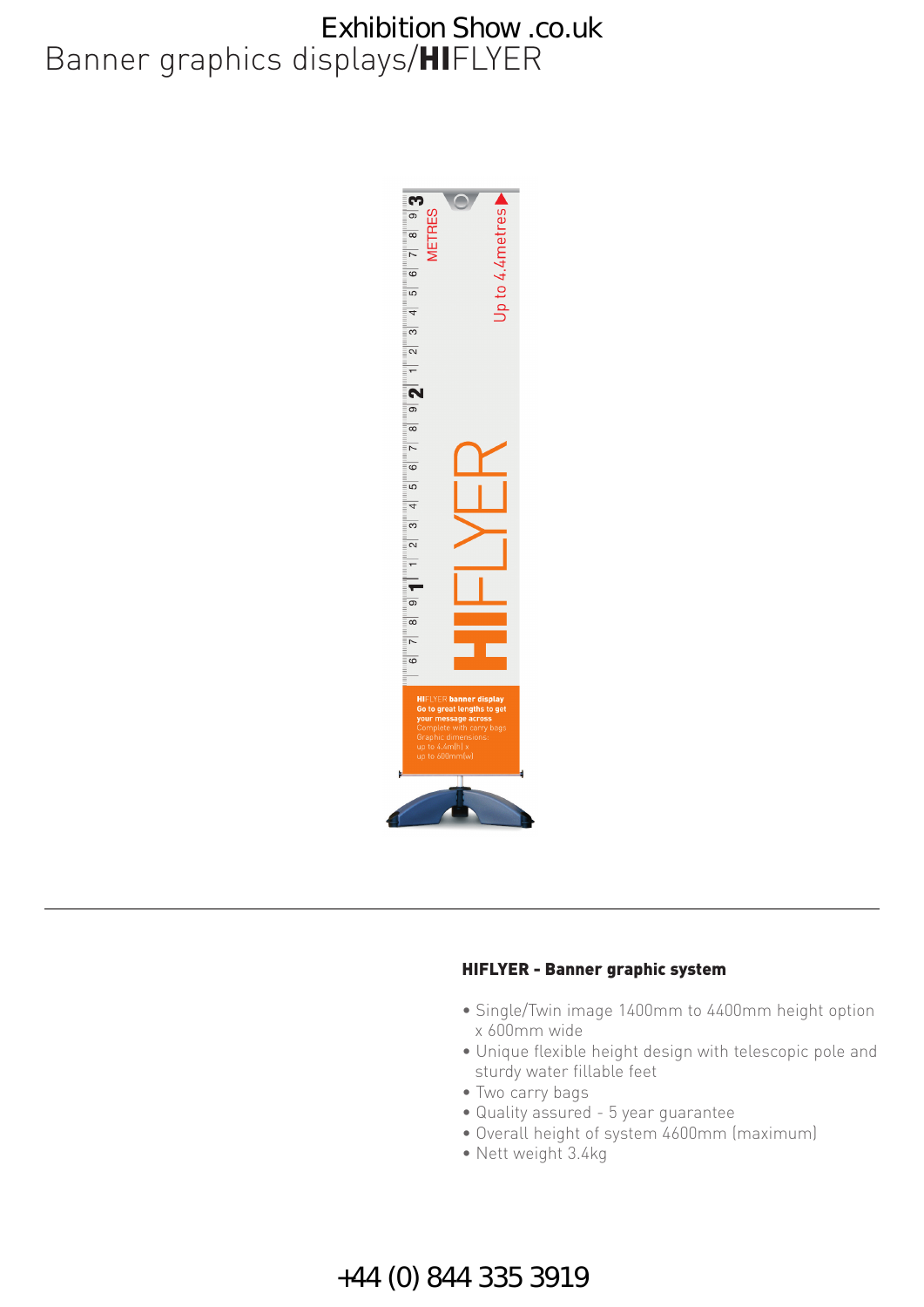### Exhibition Show .co.uk

# HiFlyer Banner Graphic Specification

### 4400mm x 600mm

**TOP Visible graphic area** 10mm 4400mm (max) x 600mm (max) Finished print size 4420mm x 600mm (10mm extends into top rail and 10mm into bottom rail) Image bleed area 4430 x 610mm (5mm top and sides) 4400mm (max) 10mm BOTTOM 600mm (max)

### +44 (0) 844 335 3919